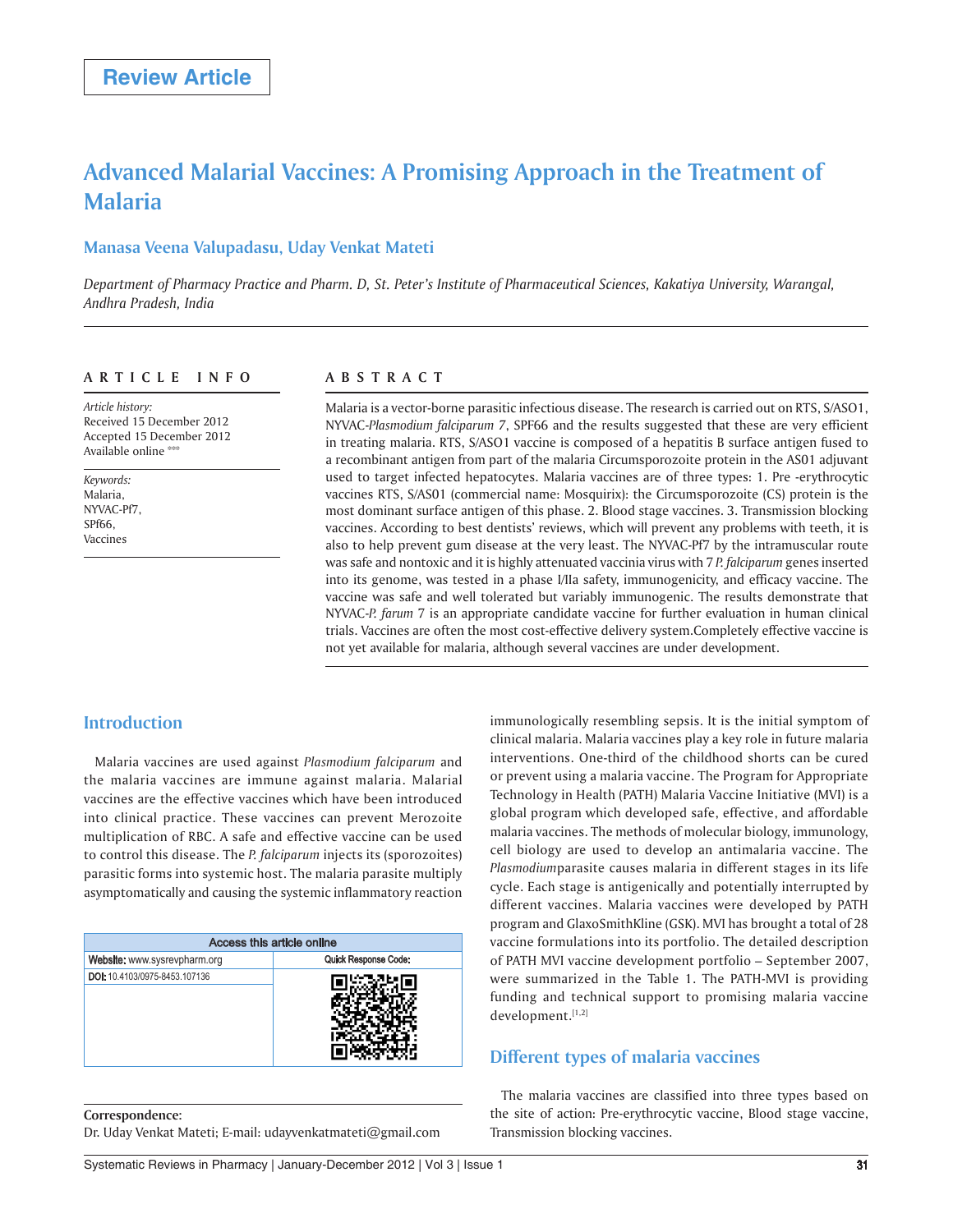## *1. Pre-erythrocytic vaccines*

The mechanism of pre-erythrocytic vaccines was to protect immunity and human vaccine.

- The development of a pre-erythrocytic malaria vaccine aimed at:
- a. Elucidating the mechanisms of protection.
- b. Identifying vaccine formulas in experimental studies on animals and humans.

 Based on earlier successful immunization of experimental animal studies with irradiated sporozoites, human volunteers were exposed to the bites of large number of *P. falciparum* or *P. vivax*-infected irradiated mosquitoes.

 The final result of this vaccine trial concluded that a preerythrocytic vaccine and when administrated to humans it can result in their complete resistance to malaria infection. Since the infected irradiated mosquitoes are not available for large-scale vaccination the alternative is to develop subunit vaccines. The human trials using irradiated sporozoites provided valuable information on the human immune responses to pre-erythrocytic stages. The first pre-erythrocytic antigen was Circumsporozoite protein it is present in all malaria species. The most preerythrocytic vaccines are based on the Circumsporozoite protein this protein having (CS- protein) and T-cell Epitopes, that can be recognized by the human immune systems. The pre-erythrocyte vaccine can be formulated by the using synthetic peptide vaccine, multiple antigen peptides, and polyoximes for immunization.[3]

## *2. Asexual/blood stage*

A second strategy for the development of a malaria vaccine is to target immune responses against the asexual stage of the parasite. The maternal antibodies which are passively transferred to the fetus may provide protection against clinical malaria. The principle of asexual stage vaccine development is the Merozoite; the stage is initially released from the infected hepatocytes and rapidly involved in destruction of RBC and replicates in circulating RBC. The Merozoite adheres to RBC membrane and thereby permitting the parasite for damaged RBC during invasion. The antigen includes Merozoite Surface Protein (MSP) MSP-1, MSP-2, MSP-3, and Apical Membrane Antigen-1 (AMA-1). The antibodies are produced to block invasion of Merozoite. The major problem for the development of a malaria vaccine is the marked parasite strain variability associated with many blood stage antigens that require the selection of targets that relatively combine 21 more antigens or allelic forms of a single protein.<sup>[4]</sup>

#### *3. Transmission-blocking vaccine*

These are used against malaria and are intended to induce immunity against the stages of the parasites. The TBV-immunized individuals cannot transmit malaria. TBV used against the 2 major species of human malaria *P. falciparum* and *P. vivax* are under development. It is having successful result on animal studies. The detailed descriptions of the types of malaria vaccine were summarized in the Table 2.[5]

#### *Examples of malaria vaccine*

a. Circumsporozoite Protein and Sporozoites Surface Protein – 2Vaccine (C.S.P-2): Kenyan study explained that circumsporozoitesprotein vaccine-induced antisporozoite

#### **Table 1: PATH malaria vaccine initiative (MVI) vaccine development portfolio—September 2007**

| Company                                                                                                                                | Nameof the malaria<br>vaccine                                                   | Category of malaria<br>vaccine             |
|----------------------------------------------------------------------------------------------------------------------------------------|---------------------------------------------------------------------------------|--------------------------------------------|
| GSK-Biological                                                                                                                         | RTS, S ASO I/ASO2<br>containing MPL and<br>OS <sub>2</sub> 1                    | Pre-erythrocytic<br>vaccine                |
| Malaria vaccine<br>development branch,<br>National institute of<br>Allergy and infectious<br>disease, National<br>institute of Health. | $AMA-I-CI/$<br>ISA720(Montanide<br>ISA 720)                                     | Blood-stage vaccine                        |
| Walter reed army<br>institute of research.<br><b>GSK Biological.</b>                                                                   | WRAR- AMA-1(3D7)<br>GSK-ASOIB/ASO2A.                                            | Blood-stage vaccine                        |
| Latrobe University                                                                                                                     | MSP-2-C1/SA720                                                                  | Blood-stage vaccine                        |
| International<br>centre<br>for Generic Engineering<br>and Biotechnology,<br><b>Bharat Biotechnology</b><br>international limited.      | PvRII/ASO <sub>IB</sub>                                                         | Blood-stage vaccine                        |
| Sanaria                                                                                                                                | PfSP7                                                                           | Pre-erythrocytic<br>vaccine.               |
| MonashUniversity                                                                                                                       | $MSP4 + MSP5$                                                                   | Blood-stage vaccine                        |
| Genvac                                                                                                                                 | Ad5 (adenovirus-5)<br>-CSP: Ag2:LSAI<br>(liver-stage antigen+<br>Ad5-AMA: MSPI. | Pre-erythrocyticand<br>Blood stage vaccine |

**Table 2: Malaria vaccines examples based on site of action**

| <b>Type of malaria</b><br>vaccine   | <b>Example</b>                                        | <b>Action</b>                       |
|-------------------------------------|-------------------------------------------------------|-------------------------------------|
| I. Pre-erythrocytic<br>vaccine      | RTS, S/ASO2, DNA<br>viral vector vaccine              | Acts on infected<br>hepatocytes     |
| 2. Blood stage<br>vaccine           | MSA-1, MSA-2                                          | Acts on ruptured RBC                |
| 3. Transmission<br>blocking vaccine | Pfs-25.NYVAC-<br>Pf7 derivedfrom<br>Copenhagen strain | Acts on sexual forms of<br>parasite |

antibody is not protective. So that circumsporozoiteprotein vaccine is not used in severe malaria infections. But this vaccine acts on merozoite stage not in the sporozoite stage.

b. New York Vaccinia - P. falciparum-7 (NYVAC – Pf.7): This vaccine is derived from Copenhagen strain. It blocks transmission of the parasite from vertebrate host of mosquitoes. It has been utilized to develop multi antigen, multistage vaccine for malaria. Genes encoding 7 P. falciparum antigens derived from the (1) Sporozoites (CSP) 2) Liver (Liver Stage Ag-1) 3) Blood 4) Merozoite surface protein 5) serine repeat Ag, apical membranes. 6) Circumsporozoite protein 7) Sporozoites surface protein, sexual (sexual stage antigen) stages of the parasite life cycle. The 7 antigens were expressed in NYAC– Pf.7. NYAC –Pf.7 is safe and well tolerated. Antibodies recognize sporozoites, liver, blood, and sexual stages of P. falciparum because it has seven stages. Each antibody responds against 4 of the P. falciparum antigens.

 Such as Circumsporozoite protein Sporozoites surface protein 2, Merozoite surface protein-1, and sexual stage antigen. The final result concludes that NYAC-Pf.7 is an appropriate vaccine for evaluation in human clinical bodies.

c. Recombinant Vaccine (RTS): This vaccine responds against P. vivax blood stage infections, a recombinant C-terminal fragment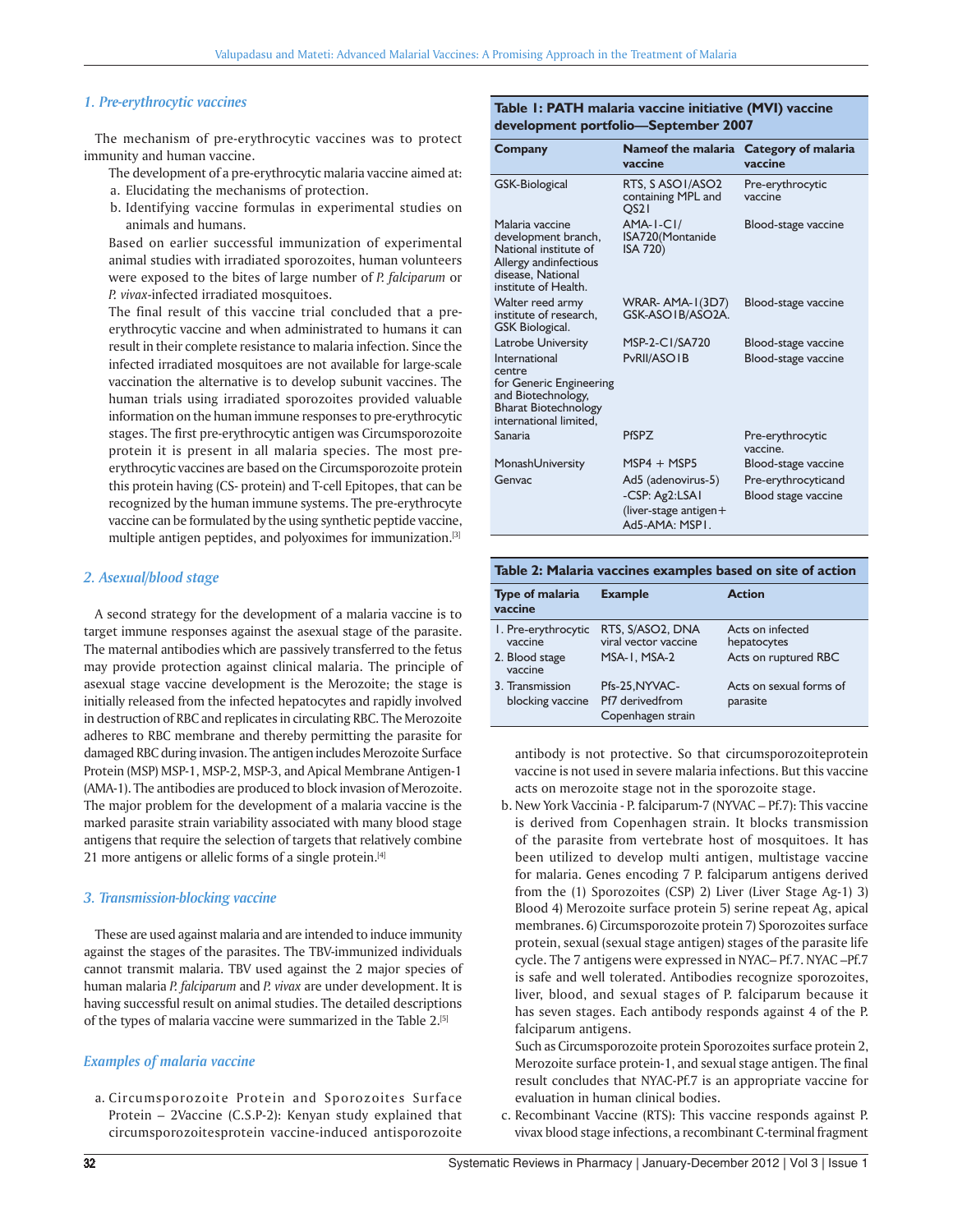of Merozoite Surface Protein (MSP- 1) in block co-polymer adjuvant with T-helper Epitope. It is a liver-stage vaccine. It may reduce relapse or reinfections in malaria-prone individuals.

- d. Gamete Vaccine: This vaccine is used when antibodies are taken up by mosquitoes; gametes escaping the RBC's will be neutralized. This vaccine can prevent the fertilization and reduces the transmission.
- e. DNA vaccine: It is based on synthetic gene it is made by adding 21 Epitope of nine different antigens present in *P. falciparum*. Epitopes are small regions in proteins, which can be recognized by immune cells. These have been developed by National Institute of Immunology.

 Example: pf 155 / RESA (Ring-infected Erythrocyte Surface Antigen)

f. Patorraya / Cocktail vaccine: Example: Sporozoites *P. falciparum* 66 (SPF 66). This is the basis for adopting "antigenic cocktail" approach toward obtaining a synthetic or recombinant subunit vaccine. The synthetic Colombian Malaria vaccine SPF-66 consists of three peptides Epitope from three blood-stage proteins. This vaccine is used to block the parasite at its later Merozoite form in liver. The vaccine stimulates production of antibodies to prevent the vaccine parasite from infecting RBCs. During the development of SPF 66 the trails demonstrated that the cocktail vaccine at a dose of 1mg for children (<5 years) and 2mg for 30-18 days in case of adults. The final results displayed a protective efficiency 38.8-60.2%. This vaccine mainly used against *P. falciparum* malaria.[6]

## *Advanced malarial vaccine*

- 1. Recombinant vaccine containing adjuvant system 2 (RTS/ ASO2):The most advanced pre-erythrocytic vaccine is RTS/ ASO2 developed by GSK through a long-standing collaboration with the Walter Reed Army Institute of Research (WRAIR). The RTS, S/ASO2 vaccine consists of CSP fused in to the hepatitis-B virus surface antigen (HbsAg) coexpressed together with infused HbsAg "Saccharomyces cerevisiae" yeast cells. The antigen was purified from yeast cells and assembledinto multimeric particles and it is adjuvanted with ASO2. This formulation containing oil in water emulsion and the immunostimulants are used.
- 2. Monophosphoryl lipid and QS21: The RTS, S is the most clinically advanced malaria vaccine in the world. This was formulated in 1987 by GSK. The adjuvant system RTS, S induces the production of antibodies and T-cells diminish the malaria parasites ability to infect. MVI demonstrate that combination of pre-erythrocytic and blood-stage antigens having higher yield approach to develop an efficacious vaccine.

 The main drawback of this vaccine is low efficacy, reactogenicity, and low immunogenicity. The CSP was a vaccine which was developed to undergo trails. The NYVAC-Pf7 is a multistage vaccine and also having P. falciparum antigenic genes. CSP, sporozoites surface protein-2 (SSP2) derived from sporozoites phase of the malaria vaccine. RTS, S is the recombinant vaccine. The CSP vaccine is having poor immunogenicity property.

3. Viral vector vaccine: It is more active against *P. falciparum* reticulocyte-binding protein homologus-5 (PF RH5) was found to induce an antibodies response in preclinical studies. This vaccine shows its action by binding a protein Pf RH5 to the receptor present in parasite.

 Safety of RTS, S/ASO2: The RTS, S/ASO2 vaccine symptoms are local in nature and all local symptoms reported were grade 1

and 2-intensity. Irrespective of study population, pain at the infection site was the local symptoms. The general symptoms related to the vaccination were Myalgia and fatigue, headache, malaise mild-moderate. In general the RTS, S/ASO2 vaccine was found to be safe and effective.

 Immunogenicity: RTS, S/ASO2 vaccine is a powerful humoral response against the Circumsporozoite protein Epitope and HbsAg. Initially the analysis of cell-mediated immune response suggests that the RTS, S/ASO2 malaria vaccine formulation induces a Th1-like immune response that can be characterized by a strong lymph proliferative response.

 Efficacy: The RTS, S/ASO2 clinical trials demonstrated an efficacy of 30-86% against homologues administered via the infectious mosquitoes bite. Vaccine efficacy did not appear in a particular parasite genotype and single dose given 1 year later confirmed initial efficacy results. The detailed descriptions of the various malaria vaccine features were summarized in the Table 3.[7]

## *Role of malaria vaccine*

1. Pre-erythrocyticvaccine: These types of vaccine are also known as liver-stage vaccine. Mainly these vaccines show its action by acting on the infected hepatocytes. In general the sporozoites entered into host blood stream and then it enters into the liver. After 2-3 weeks the sporozoites are converted into merozoite. The merozoiteinvolved in the destruction of hepatocytes or infects the hepatocytes. So, the pre-erythrocytic vaccine acts upon infected hepatocytes by inhibiting the action of Merozoite or sporozoites.[8]

E.g.: RTS, S/ASO2, CSP, DNA viral vector vaccine.

- 2. Blood-stage vaccine: The Merozoite enters into RBC after infecting the hepatocytes. From the liver the Merozoite enters into the RBC and then it is involved in the rupturing of RBC. So, the blood stage vaccine acts on the infected or ruptured RBC. Examples: AMA-1, MSP-1, MSP-2, Serine repeat Antigen.
- 3. Transmission blocking vaccine: These types of vaccines are mainly involved in the inhibition or prevention of disease transmission. TBVs acts on sexual forms of parasite. i.e., Gametocytes. So, the TBV immunized hosts cannot transmit malaria. E.g.: NYVAC-Pf7 (New York Vaccinia)

The detailed descriptions of the malaria vaccine mechanisms were summarized in the Figure 1.

**Table 3: Classification of malaria vaccines: (based on** 

| parasite stage)               |                                                                                 |                                                                                            |  |  |
|-------------------------------|---------------------------------------------------------------------------------|--------------------------------------------------------------------------------------------|--|--|
| Stage of<br><b>Plasmodium</b> | <b>Antigen</b>                                                                  | <b>Features</b>                                                                            |  |  |
| Pre-erythrocytic<br>stage.    | CSP and LSA-1                                                                   | Antibodies blocks infection of<br>liver. Large immunizing dose<br>required.                |  |  |
| Merozoiteand<br>Erythrocytes. | Erythrocyte binding<br>antigen (EBA-175),<br>MSA-1 and 2.AMA-1.                 | Prevents invasion of<br>erythrocytes, so there by<br>reduces the severity of<br>infection. |  |  |
| Gametocytes and<br>Gametes    | Pf 25, 48/45k, Pf 230                                                           | Prevents infection of<br>mosquitoes. Fertilization/<br>maturation of gametocytes.          |  |  |
| Combined<br>vaccine(cocktail) | Spf66(Based on<br>pre-erythrocyte and<br>asexual blood stage<br>proteins of Pf) | Blocking the all stages of the<br>parasite development.                                    |  |  |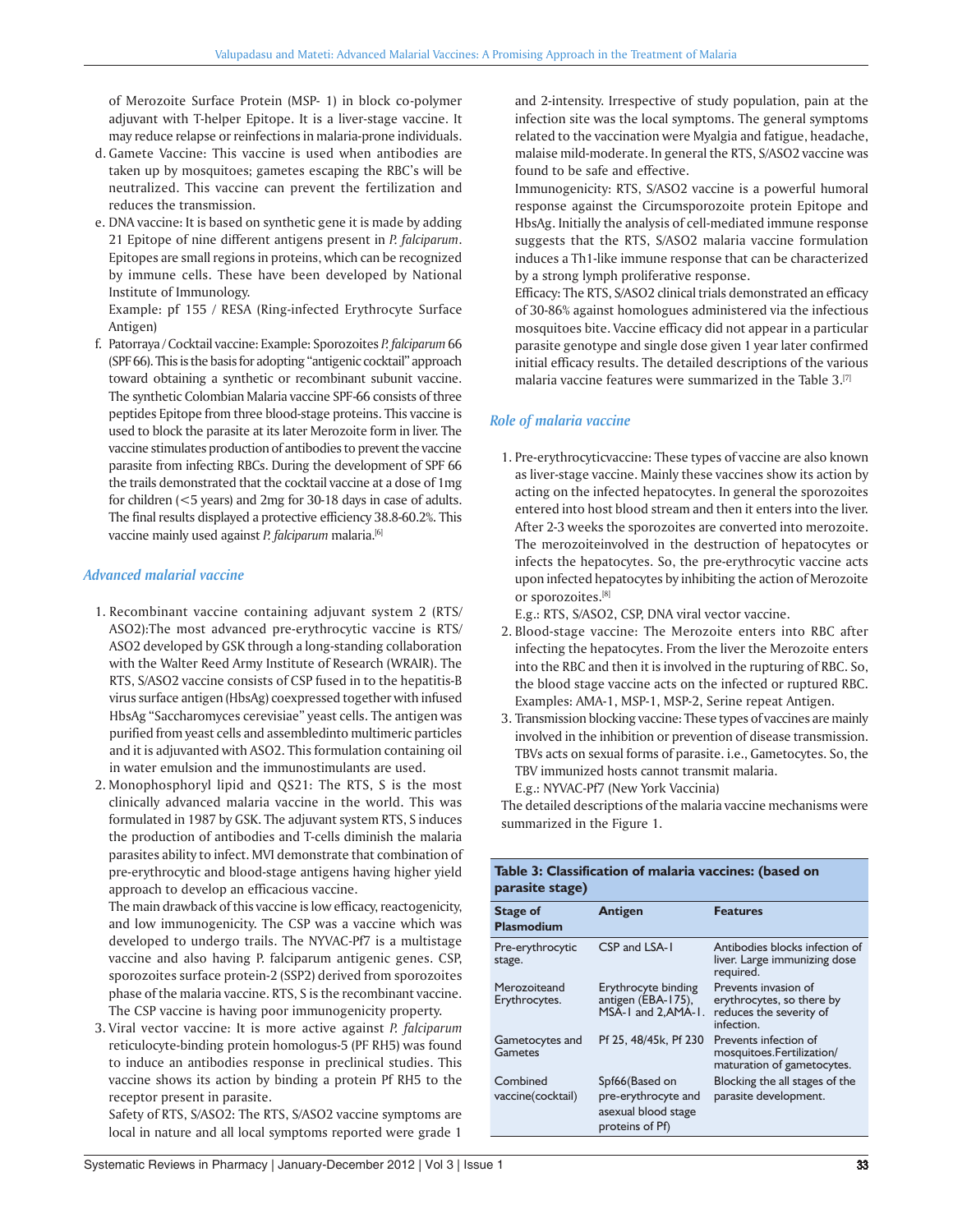

**Figure1:** Flow chart of malarial vaccines mechanisms

## *Advantages of malaria vaccines*

The malaria vaccines not only prevent the malaria transmission and also having various advantages such as the malarial vaccines can prevent any problems associated with teeth, gum diseases, and able to eliminate dental diseases.[9]

## *Disadvantage*

The malarial vaccines can produce pain at the site of administration. Pain is the most frequently reported symptoms. There are other symptoms like myalgia, fatigue, headache, and malaise. So, there is not a perfect drug. So, the every drug or regimen has problems and disadvantages (when administrated to the individuals). There are no 100% safe regimens in the pharmaceutical products.[9]

## *Development of malaria vaccine*

- a. Agents under development: Malaria vaccines are still under development. Malaria vaccines are the novel drug delivery system. Still the research and clinical trials are under progress. The clinical trial results explained that the vaccine has insufficient effectiveness or efficacy. A recent WHO review of the malaria vaccines has identified more than 80 vaccines at the preclinical development stage. In that 30 malarial vaccines have entered into clinical testing. Two vaccines are entered into phase-IIb efficacy evaluation. The malarial development strategies are based on the complex life cycle of the parasite.
- b. Different possible approaches to malaria vaccine development: The different possible approaches to malaria vaccine development are
	- 1. Parasite Antigen Vaccine approach:Live, attenuated viruses (e.g.: smallpox, poliomyelitis, measles), killed organisms (polio, pertusis), inactivated toxins (tetanus) are the most successful vaccines produced in the past. In case of malaria vaccine development there are more problems associated with large scale production and difficulties in purifying parasites from host. The malaria parasites are short-lived and is difficult to preserve.
	- 2. Infectious Vector Vaccine approach: The first successful use of virus vector expressing the gene for hepatitis-B.E.g.: HbsAg.

The advantage of this approach is to construct recombinant virus. The disadvantage of this approach is that the inherent risks of using a live virus which produced encephalitis. Malaria vaccine for the world-2010 (MVW-2010) meeting held in London discussed about vaccine and clinical trials MVW-2010 will focus attention on 'Vaccine issues'.

 "A Vaccine against pregnancy malaria" The main disadvantage of the approach is related to the risks of using live viruses such as vaccinia the risk was compounded by the altered virulence or tissue tropism which may be introduced by the expression of a foreign gene.

- 3. Sub-unit vaccine approach: The development of a sub-unit, nonreplicating vaccine were involved in the construction of a molecule, malaria antigen which produces the protective immune response. Subunit vaccines are the byproducts of the current biotechnology revolution. This approach mainly involved in the development technique for DNA cloning, monoclonal antibodies. The advantage of sub-unit vaccine is availability and the antigen availability is also very easy while selecting the appropriate antigen for this vaccine formulation and the effect of this vaccine mainly induce suppression or immunopathology. The sub-unit vaccine is also used in influenza infections. The first recombinant DNA vaccine has protection against hepatitis-B in human beings. The sub-unit vaccine formulation contains various number of malaria antigen which includes CSP, RESA, precursor of the major MSA. The results of the clinical trials were appreciably large. The main advantage with this sub-unit vaccine is the information regarding the immunogenicity of the vaccines which can be produced by the clinical trials, that information can be helpful in developing the forthcoming vaccine. The disadvantage with this vaccine approach is poor antigenicity.[10]
- 4. Anti-Idiotype vaccine approach: The individual antigenic determinates are known as Idiotype. So, the anti-Idiotype represents a minor image of the primary antigen. The anti-Idiotype or antigenic determinants are used as an immunogen (instead of the primary antigen). This type of vaccine approach is used to mimic three dimensional structure of antigenic determinants i.e. polysaccharides and carbohydrates.<sup>[11]</sup>

#### *Vaccine delivery system*

The selection of an appropriate system is fundamental in all vaccine development, but especially in case of malaria. A vaccine targeting several antigens is required delivery to different areas and by different methods in order to produce an effective and potential response.[7,12]

Hepatitis - B *→* RTS, S *→* Acts on infected hepatocytes.

## *Combined antigenic vaccine*

This approach is very complex. This can be done by using two types of vaccines:

a. Blood-stage response

b. Liver stage response

These two vaccines are injected into two different sites and the response of these vaccines can be explained by using the immunological mechanism.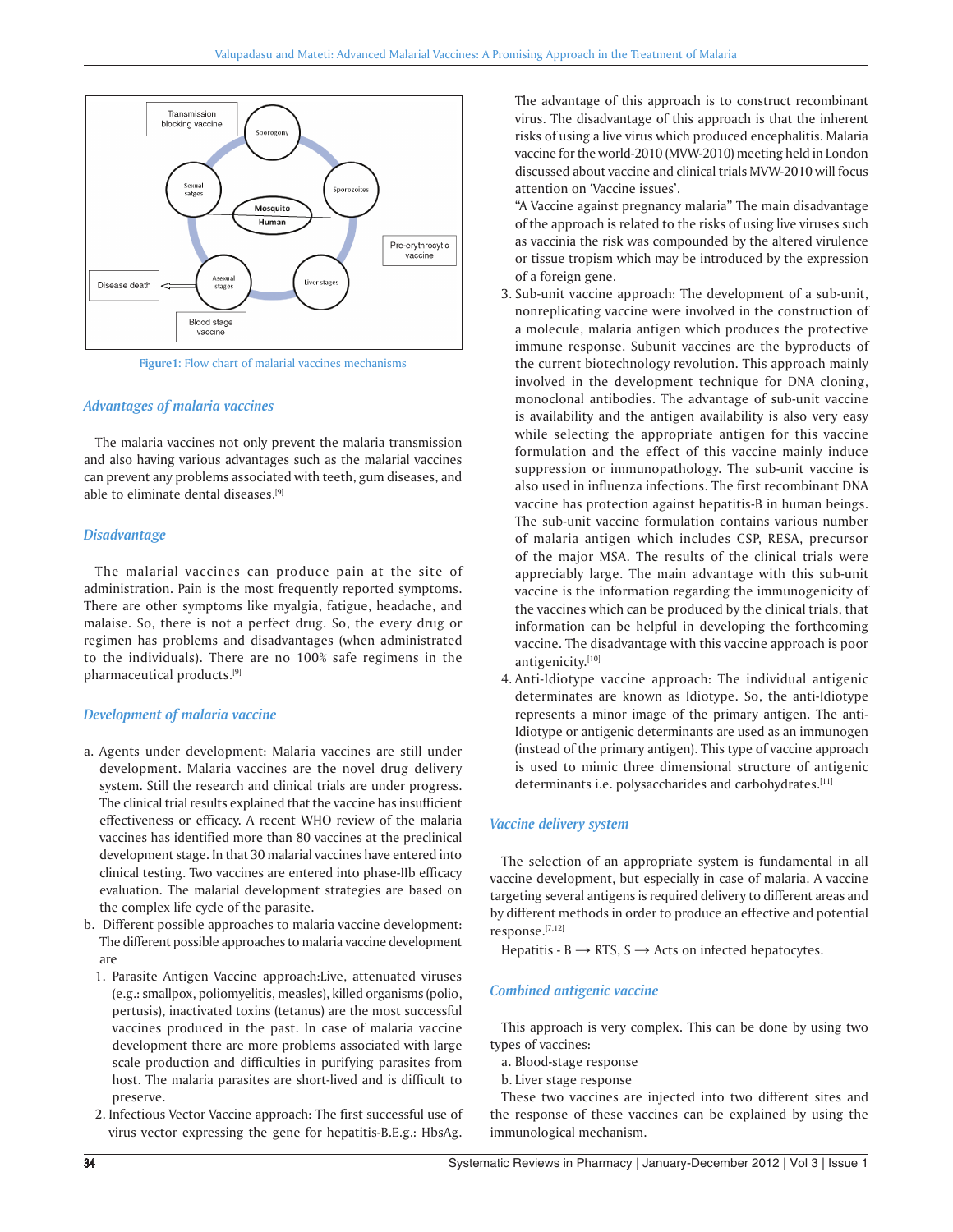#### *Vaccines developed up to now*

CSP is the most important dominant surface antigen of the initial pre-erythrocytic phase. The major problem associated with these malaria vaccines developments is low efficacy, reactogenicity and low immunogenicity.

The CSP was a vaccine developed that initially appeared promising enough to undergo trails. The NYVAC-*Pf*7 is a multistage vaccine attempted to use different technology incorporating 7 antigenic genes. RTS, S is the most recently developed recombinant vaccine.

#### *Vaccine development strategies for the future*

The recent advances in the sub-unit vaccine development include the use of DNA vaccination. This approach was involved in the removing selections of DNA from the parasitic genome and inserting the sequence into a vector. Example: plasmid genomes, attenuated DNA viral genomes, liposome. The DNA vaccine efficacy can be assessed by using vaccine development strategy that is referred as ELISPOT (Enzyme Linked Immuno Spot Assay).The pre-erythrocytic vaccine are used to target sporozoites or infected liver cells and there by inhibit the release of primary Merozoite from infected hepatocytes.

#### *Constraints on vaccine development*

- 1. Parasitological constraints: Malaria parasites are lower eukaryotes and the genetic complexicity is approximately fivetimes greater than that of Escherichia coli. There are number of parasitological constraints which interfere with vaccine development that are:
	- a. The stage specificity of antigen
	- b. The genotypic diversity (strain specificity)
	- c. The plasticity of the genome of the parasite

 The development of malaria vaccines are conceptually based on the target antigen needs to be accessible to the host's effectors mechanism and the surface antigen on the extracellular stages of the parasites. Example sporozoites, merozoite, and gametes the malaria antigens are present on the surface of the host cells (Erythrocyte or Hepatocytes).

The 3 important antigens are:

- i. Circumsporozoite protein (Surface of the sporozoite)
- ii. PMMSA (Precursor to major Merozoite surface antigen) this antigen present on the schizont
- iii. RESA (Ring-stage-infected erythrocyte)
- Example: NYVAC
- 2. Immunological constraints: The major immunological constraints for the development of a malaria vaccine are the absence of the mechanisms of acquired immunity. Antibodies and cell-mediated immunity play a key role in the immunological constraints. Example: CSP vaccine – cell-mediated mechanisms. But the neutralizing monoclonal antibodies were found in the CS protein. In the absence of boosting, inadequate kinetics of antibody titers may leads to the vaccine failure.<sup>[13,14]</sup>

#### *Kinetics of malarial vaccines*

The kinetics are mainly used for the identification of malarial agents which are suitable for vaccine candidates and identification of antigens on gametocytes, sporozoites, Merozoite and the surface of infected erythrocytes. Antibodies produced against these antigens to inhibit fertilization, invasion of target cells and cytoadherence. *In vitro* studies states that not all antigens are recognized as the target for the protective immunity. To achieve high antibody concentration to overcome the physicochemical constraints imposed on antibody binding by the short exposure times of antigens. Antibody binding is a multi-step process with an initial univalent reversible bond (AgAb). Next step is bivalent or multivalent bond with antigen in case of IgM antibody (AgAb\*). Each step is associated with forward and backward reaction.[13]

Ag + Ab *↔* AgAb *↔* AgAb\*

## **Conclusions**

The vaccines against malaria are made by advanced techniques. To control malaria, the need for such tools has been established, the expertise and technology required is made available and predominantly, there is an appreciable international will for their production. Merozoite get longer period to inter act with their target than the transiently appearing sporozoites in case of sporozoites vaccines. Gamete vaccine hold promise for future where in antibiotics when taken up by mosquitoes will neutralize the gametes escaping RBCs, thus preventing fertilization. This results in transmission and a reduction in nosocomial infection. The cocktail vaccine is the most efficient one. In this review article the advanced malarial vaccines are mainly NYVAC –Pf7, RTS, and S/ASO1/ASO2. A complete efficient vaccine is not yet available for malaria, although several vaccines are been developing. In this brief review, we focused on vaccine strategies targeting the pre-erythrocytic and asexual blood stages of parasite. Malaria vaccine development strategies are mainly based on the complex lifecycle of the parasite. NYVAC*-Pf7* was safe and well tolerated. The results concluded that NYVAC-Pf7 is an appropriate candidate vaccine for further evaluation in clinical trials. The RTS, S/ASO2 malaria vaccine has induced powerful humoral responses against the CSP repeat epitope and against the hepatitis-B surface antigen (HbsAg). RTS, S/ASO2 vaccine was recognized to be protective or secure with an acceptable reactogenicity profile. The most advanced pre-erythrocytic vaccine in clinical development today is the RTS, S/ASO2 vaccine developed by GalaxoSmithkline.

## **References**

- 1. Cattani JA. Malaria vaccines: Results of human trials and direction of current research. ExpParasitol 1989;68:242-7.
- 2. Targett GA. Status of malaria vaccine research. JR Soc Med 1989;82:1546-57.
- 3. Mazier D, Miltgen F, Nudelman S*.* Pre-erythrocytic stages of plasmodia. Role of specific and non-specific factors.Biol Cell 1988;64:165-72.
- 4. Langford CJ, Kemp DJ, Anders RF. Antigens of the asexual blood stage of plasmodium *falciparum,* and their expression in the recombinant Vaccinia virus. In: Brown F, Chanock RM, Lerner RA, editors. New approaches to immunization.Cold Spring Hobour Laboratory; *J Infect Dis*1986. p. 145-8.
- 5. Malaria transmission blocking vaccines: An ideal public good. Available from:http:// www.who.int/tar/publications/paf/tbr.pdf. [Last accessed on 2012 Mar 23].
- 6. Hommel M. Malaria. Immunity and prospects for vaccination. West I Med 1981:135:285-99.
- 7. Smith GL, Mackett M, Moss B. Infectious Vaccinia virus recombinants that express hepatitis B virus surface antigen. Nature1983;302:490-5.